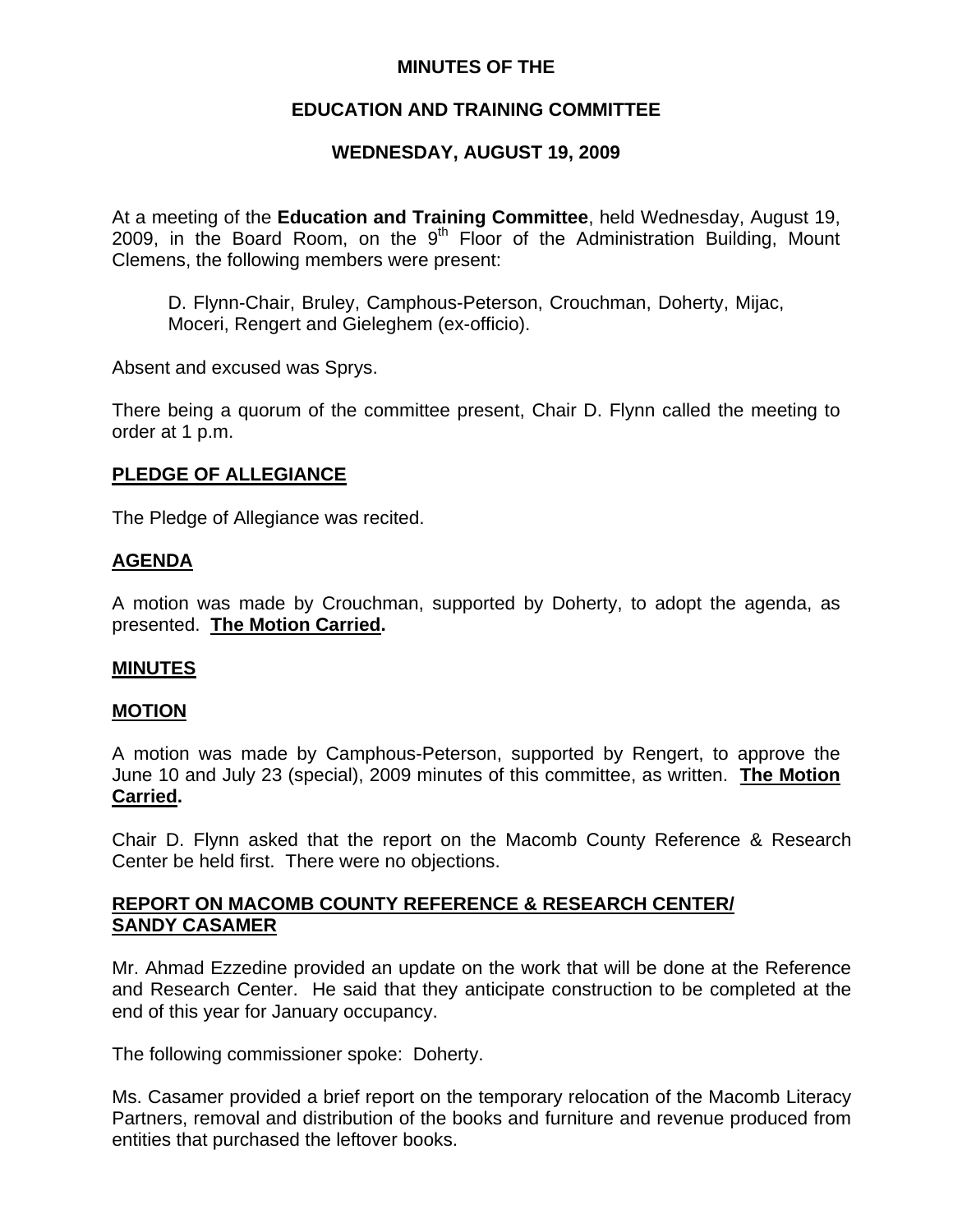The following commissioners spoke: Doherty and Camphous-Peterson.

### **MOTION**

A motion was made by Doherty, supported by Camphous-Peterson, to receive and file the report from Sandra Casamer, Liaison to the Board of Commissioners/Manager. **The Motion Carried.** 

## **MICHIGAN WORKS EXECUTIVE DIRECTOR'S REPORT/JOHN BIERBUSSE**

### **MOTION**

A motion was made by Camphous-Peterson, supported by Mijac, to receive and file the report provided by Mr. Bierbusse.

The following commissioners spoke: D. Flynn, Rengert and Doherty.

Chair D. Flynn called for a vote on the motion and **The Motion Carried.** 

### **INTRODUCTION OF NEW MSU EXTENSION DIRECTOR**

Ms. Rudzinski introduced the new MSU Extension Director, Kristen Grifka, who provided brief biographical information.

The following commissioner spoke: Doherty.

### **MOTION**

A motion was made by Camphous-Peterson, supported by Mijac, to receive and file the introduction of the new MSU Extension Director. **The Motion Carried.** 

### **MSU EXTENSION DIRECTOR'S REPORT/MARILYN RUDZINSKI**

Ms. Rudzinski provided an overview of the information that was distributed and spoke about the dedication of the Martha T. Berry courtyard.

### **MOTION**

A motion was made by Moceri, supported by Mijac, to receive and file the report provided by Ms. Rudzinski.

The following commissioners spoke: Gieleghem, Doherty and D. Flynn.

Chair D. Flynn called for a vote on the motion and **The Motion Carried.**